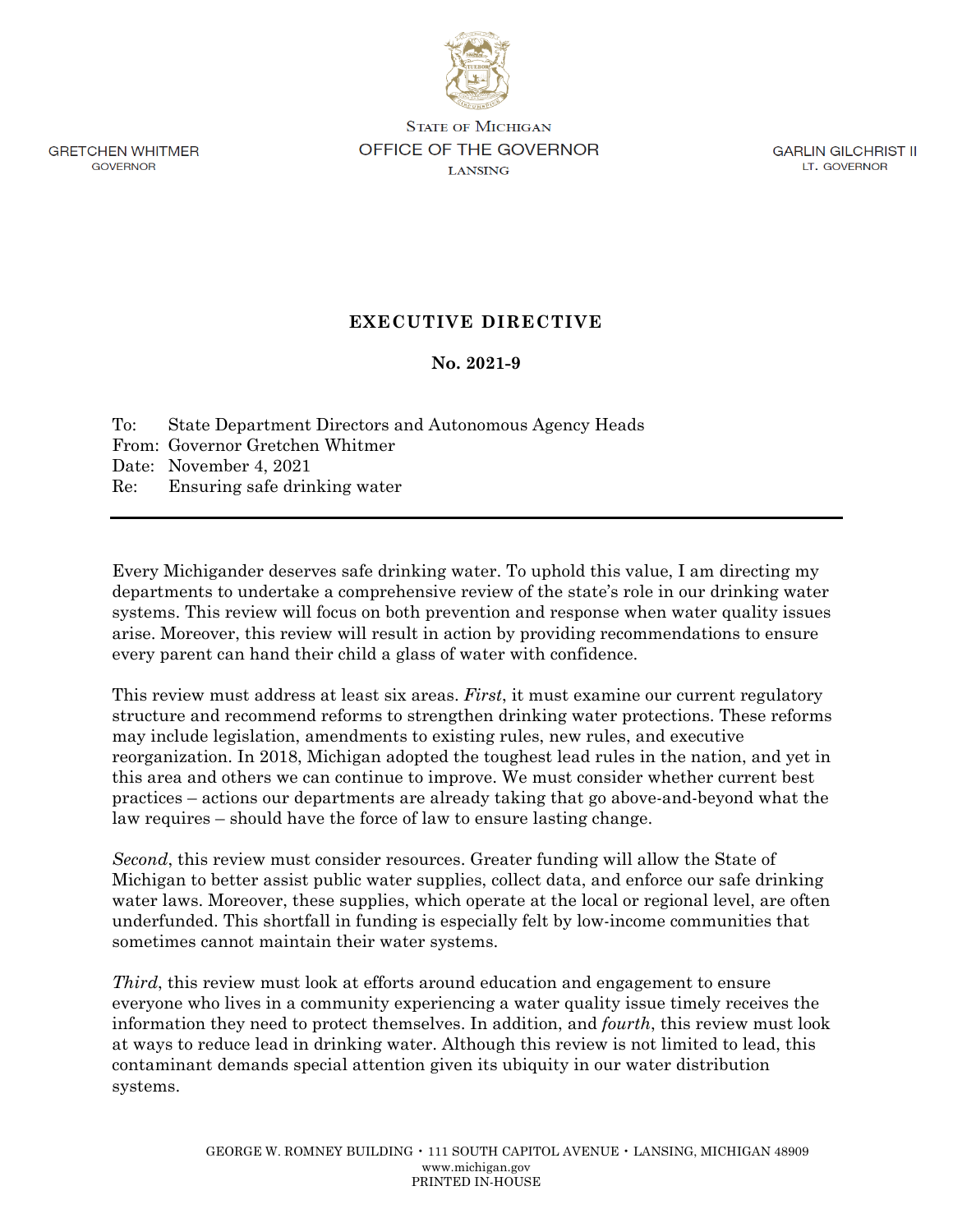*Fifth,* this review must examine our data collection and sharing practices, with the goal of strengthening the collection and transfer of information and formalizing best practices already in place. The state does not operate public water supplies, but its roles in regulating these systems and protecting public health demands better access to data on local water assets. *Sixth*, and lastly, this review must examine opportunities for regional planning in the sourcing, treatment, and delivery of drinking water. Ensuring safe drinking water will require more resources, but it will also demand greater efficiency to ensure every dollar is well spent.

Within state government the primary departments involved with drinking water are the Department of Environment, Great Lakes, and Energy (EGLE), which regulates water operators and promulgates and implements regulations under the Michigan Safe Drinking Water Act, and the Department of Health and Human Services (MDHHS), which protects the public health. Other departments may have a role to play, as well, and I expect every department to participate in this review as needed.

Acting under sections 1 and 8 of article 5 of the Michigan Constitution of 1963, I direct the following:

- 1. *Laws and regulations.*
	- (a) In consultation with MDHHS, EGLE must undertake a line-by-line review of the Safe Drinking Water Act, 1976 PA 399, MCL 325.1001 *et seq.*, and the accompanying rules, Mich. Admin. R. 325.10101 *et seq.*, and recommend statutory and administrative changes to strengthen drinking water protections and ensure the continuation of best practices that exceed what the law currently requires. This review must include, but is not limited to:
		- (1) the data needed to assess the quality of water treated at public water supplies;
		- (2) maximum contaminant levels and maximum residual disinfection levels;
		- (3) monitoring requirements and testing procedures;
		- (4) public notification procedures following a water quality concern;
		- (5) actions to mitigate risks from actual or potential water quality concerns;
		- (6) actions to eliminate risks caused by poor infrastructure at public water supplies; and
		- (7) response plans for alternative drinking water distribution.
	- (b) In consultation with EGLE, MDHHS must consider whether to promulgate rules under the Public Health Code, MCL 333.1101 *et seq*., that strengthen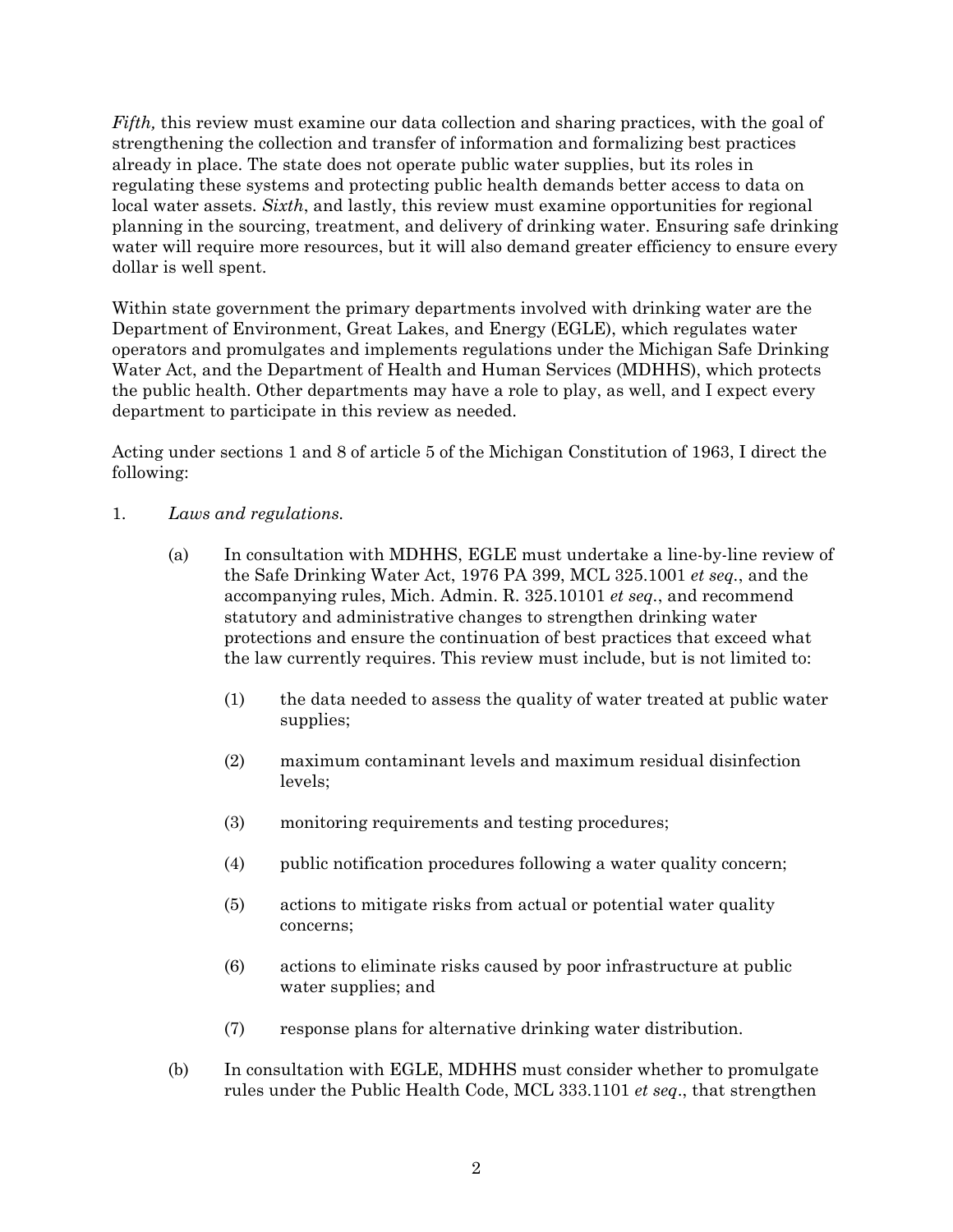drinking water protections and further the department's mission "to safeguard properly the public health [and] to prevent the spread of diseases and the existence of sources of contamination," MCL 333.2226(d).

## 2. *Resources.*

- (a) EGLE must conduct a resource review to document the number of staff and amount of funding necessary to ensure the department completes an adequate number of inspections; timely issues authorizations; timely documents and corrects violations; provides technical assistance to facilitate compliance by public water supplies; and effectively administers grants and loans to ensure state financial support is distributed throughout the state to improve deficient public water supplies.
- (b) MDHHS must conduct a resource review to document the number of staff and amount of funding necessary to ensure the department educates the public, including people who depend on private water supplies, and affected communities about safe drinking water and the dangers associated with particular contaminants; promotes drinking water testing; and supports local health departments in carrying out similar tasks.
- 3. *Education and engagement*.
	- (a) MDHHS must continue to offer health education to the public on safe drinking water, including methods to avoid lead hazards, and consider whether to redirect resources toward this end to ensure sufficient awareness. MDHHS must prioritize educational outreach in communities at greatest risk of harm from lead or other contaminants in drinking water.
	- (b) EGLE and MDHHS must continue to develop and strengthen robust community engagement plans for communities at risk of or with a lead or copper action level exceedance, coordinating with local partners.
		- (1) These plans must aim to achieve awareness using all necessary means, which may include digital media, direct mail, door-to-door visits, mobile phone alerts, and other means of communication.
		- (2) These plans must include notification to the relevant local, state, and federal elected officials.
		- (3) The departments must aim to incorporate community values and interests into these plans.
- 4. *Lead mitigation*.
	- (a) EGLE must report on the estimated number of lead service lines connected to public water supplies, as well as lead service lines located at private residences and other private locations, and develop proposals to facilitate the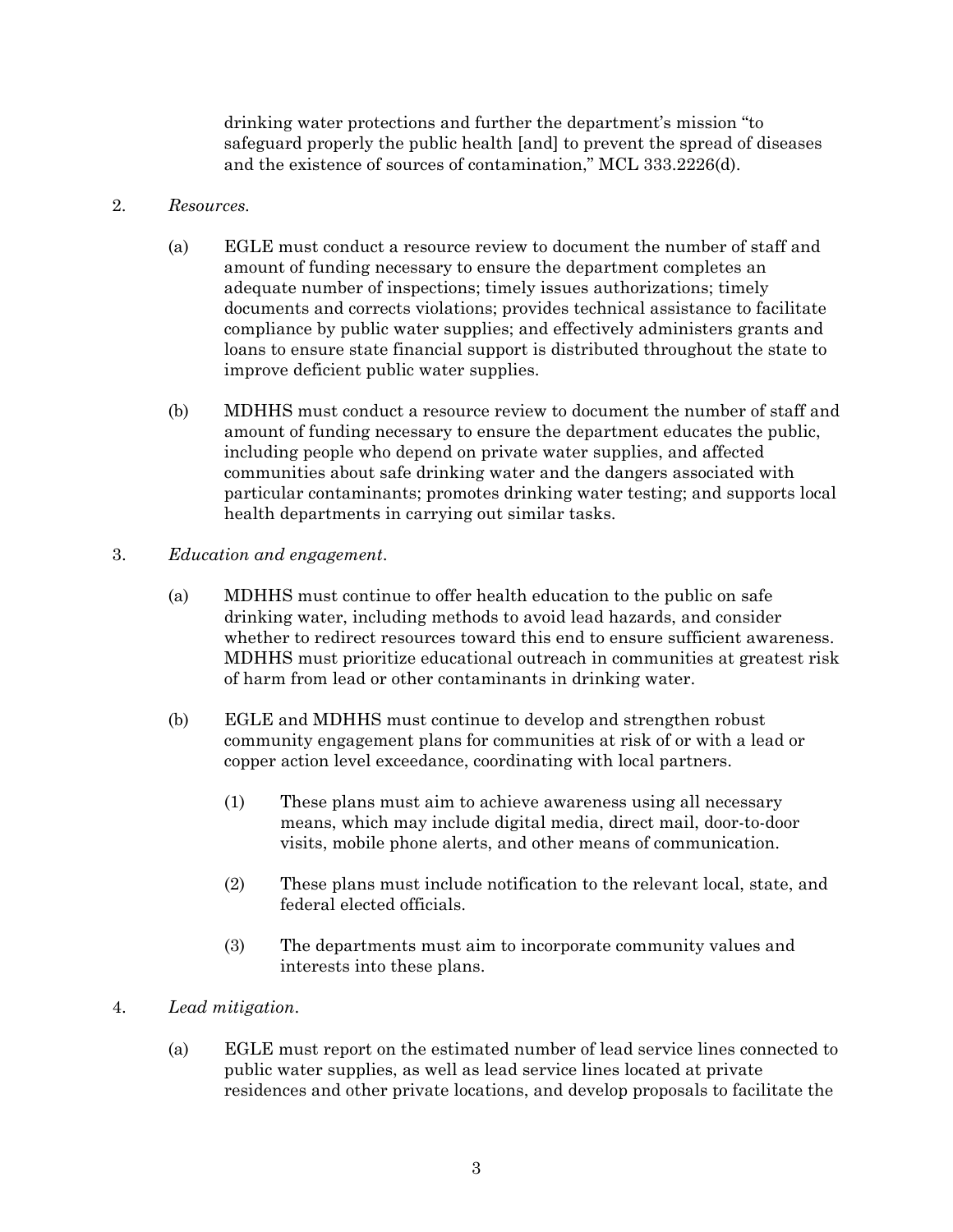rapid and safe removal of lead service lines at the lowest possible cost to the state, to public water supplies, and to homeowners not connected to public water supplies.

- (b) MDHHS must develop proposals to reduce exposure to lead in drinking water among all residents, especially vulnerable populations. These proposals may include the replacement of outdated plumbing fixtures that contain lead and the use of filters by any residence with a lead service line or an elevated risk of lead exposure in their drinking water.
- 5. *Data collection and sharing*.
	- (a) EGLE must develop a Geographic Information System (GIS) database of the state's drinking water assets, public water supply boundaries, and public water supply sources. This database must include the location of all drinking water treatment facilities, source water wells and intakes, storage tanks and other storage facilities, distribution piping, and other critical components of a public water supply. This information should include the date installed, the type of material used, the size of the item, the condition of the asset, and the date of the most recent condition assessment. EGLE must develop a proposal to require public water supply operators to update and maintain this information. In addition, EGLE must make this GIS database available to public health agencies for public health response purposes.
	- (b) To continue the sharing of data related to drinking water across departments, and to ensure this information transfer continues from one administration to the next, EGLE and MDHHS, to the extent permitted by state and federal law, must enter into an agreement to ensure all relevant information is shared across departments pertaining to water quality, communicable diseases in humans and animals, and any other matters that may facilitate these departments fulfilling their duties under federal and state law, this executive directive, or which MDHHS determines may help protect the public health as to drinking water.
- 6. *Regional planning*. EGLE must develop a proposal that promotes regional planning to ensure the state's infrastructure investments are equitable and result in highquality drinking water at the lowest cost. This proposal should explore opportunities for shared services and identify incentives for action and roadblocks that deter the ability of public water supplies to provide water to residents outside a supply's current service area but whose current source of water is compromised, threatened, or unsustainable.

This directive is effective immediately. EGLE and MDHHS must complete this review no later than December 31, 2022 and must jointly provide status updates on this review at least once every three months until the review is complete.